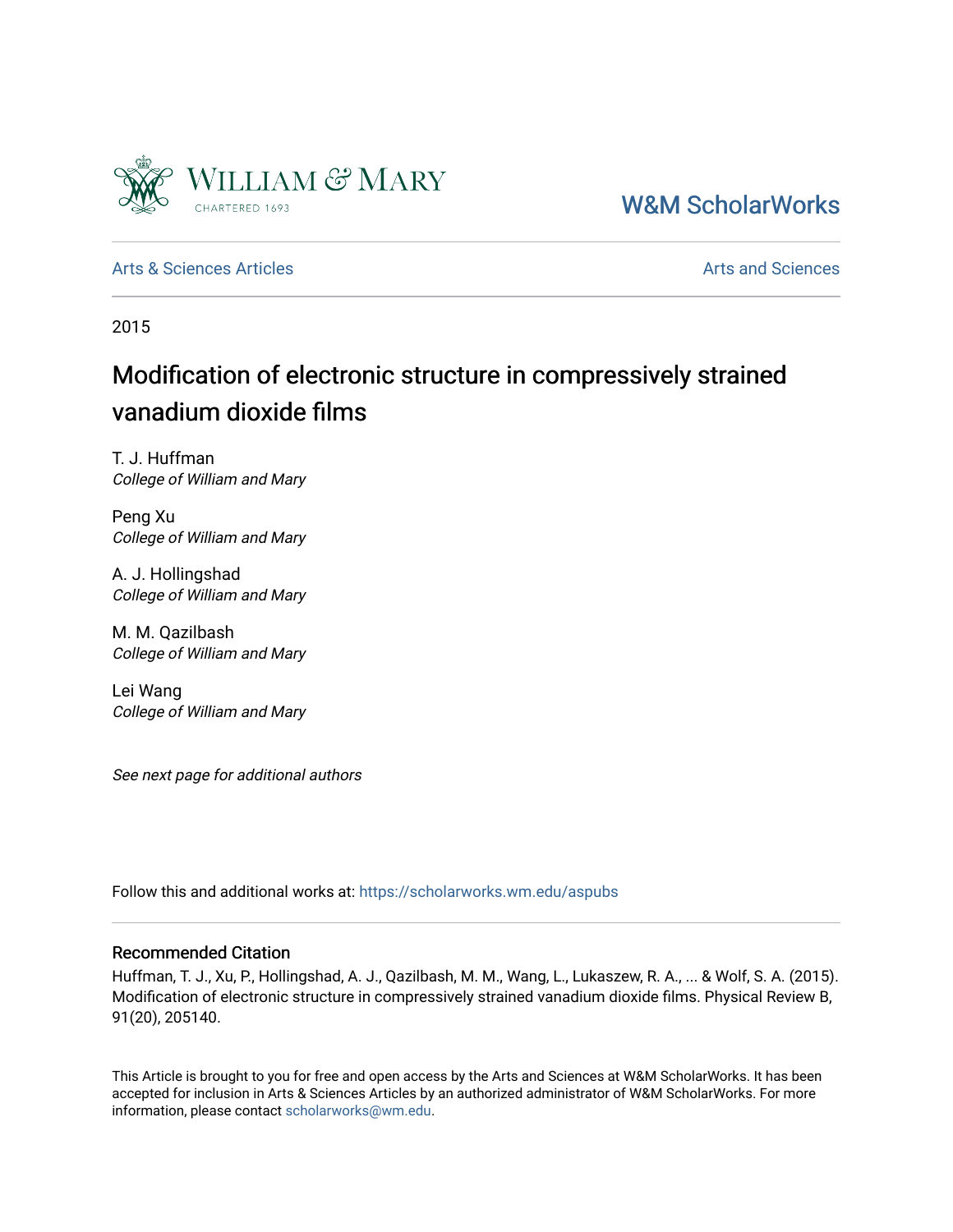# Authors

T. J. Huffman, Peng Xu, A. J. Hollingshad, M. M. Qazilbash, Lei Wang, R. A. Lukaszew, S. Kittiwatanakul, J. Lu, and S. A. Wolf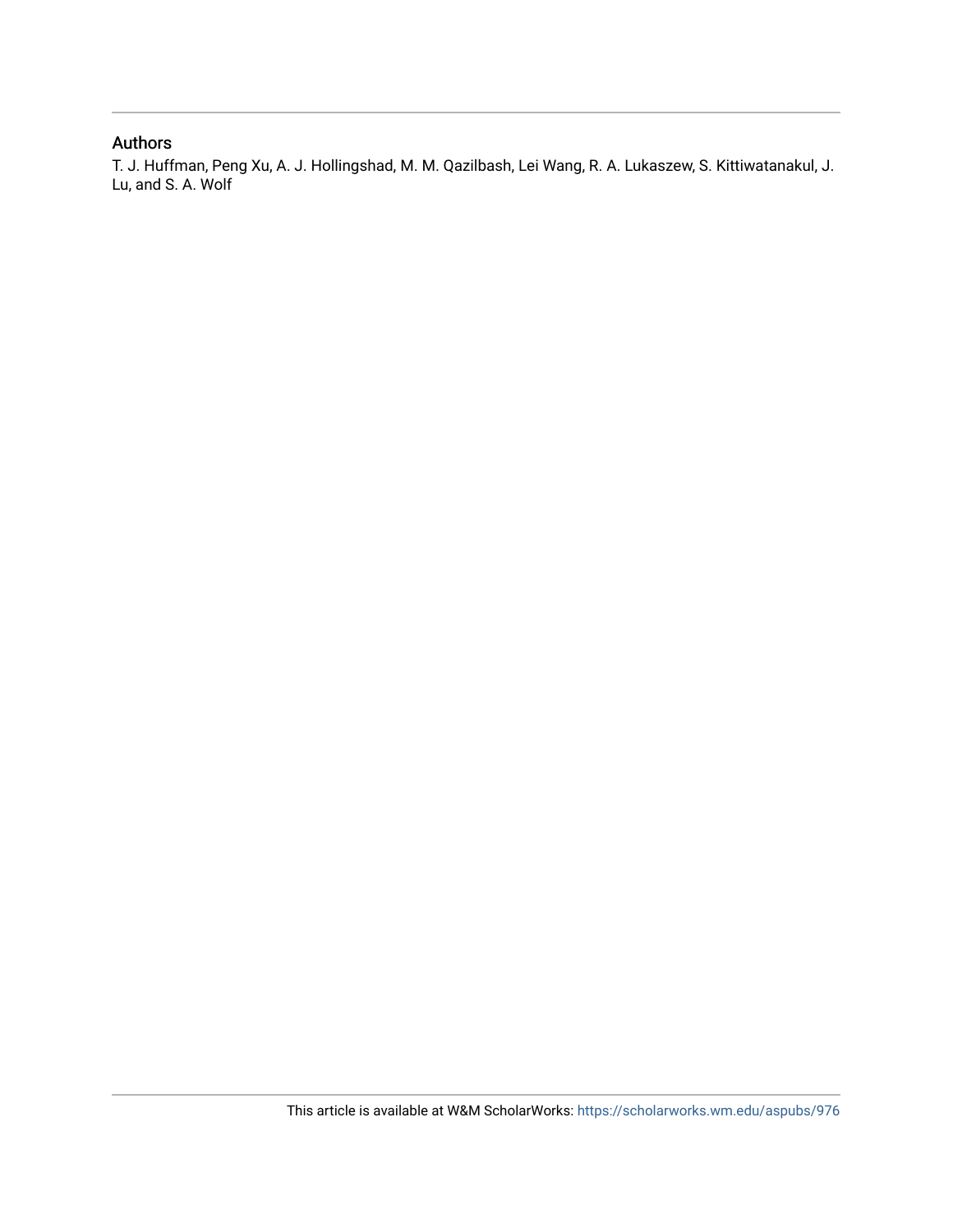# **Modification of electronic structure in compressively strained vanadium dioxide films**

T. J. Huffman,<sup>1</sup> Peng Xu,<sup>1</sup> A. J. Hollingshad,<sup>1</sup> M. M. Qazilbash,<sup>1,\*</sup> Lei Wang,<sup>1</sup> R. A. Lukaszew,<sup>1</sup> S. Kittiwatanakul,<sup>2</sup>

J. Lu, $^2$  and S. A. Wolf<sup>2,3</sup>

<sup>1</sup>*Department of Physics, College of William and Mary, Williamsburg, Virginia 23187-8795, USA*

<sup>2</sup>*Department of Material Sciences and Engineering, University of Virginia, Charlottesville, Virginia 22904, USA*

<sup>3</sup>*Department of Physics, University of Virginia, Charlottesville, Virginia 22904, USA*

(Received 23 July 2014; revised manuscript received 10 April 2015; published 29 May 2015)

Vanadium dioxide  $(VO_2)$  undergoes a phase transition between an insulating monoclinic phase and a conducting rutile phase. Like other correlated electron systems, the properties of  $VO<sub>2</sub>$  can be extremely sensitive to small changes in external parameters such as strain. In this paper, we investigate a compressively strained VO<sub>2</sub> film grown on (001) quartz substrate in which the phase transition temperature  $(T_c)$  has been depressed to 325 K from the bulk value of 340 K. Infrared and optical spectroscopy reveals that the lattice dynamics of this strained film are similar to unstrained  $VO<sub>2</sub>$ . However, some of the electronic interband transitions of the strained  $VO<sub>2</sub>$  film are significantly shifted in energy from those in unstrained VO<sub>2</sub>. The lattice dynamics remain largely unchanged while the  $T_c$  and some of the electronic interband transitions differ substantially from the bulk values, which highlights the role of electronic correlations in driving this metal-insulator phase transition.

DOI: [10.1103/PhysRevB.91.205140](http://dx.doi.org/10.1103/PhysRevB.91.205140) PACS number(s): 71*.*30*.*+h

# **I. INTRODUCTION**

Strongly interacting degrees of freedom in condensed matter systems often lead to novel emergent properties such as metal-insulator transitions (MITs), superconductivity, colossal magnetoresistance, and high phase transition temperature  $(T_c)$ superconductivity  $[1-4]$ . Because they arise from multiple strongly interacting degrees of freedom, these emergent properties are highly sensitive to external factors such as temperature, strain, chemical doping, and applied fields. The true potential of strongly correlated systems lies in this sensitivity to external parameters. With sufficient understanding, the properties of these materials could be *engineered* to match specific applications. The technological impact of harnessing these novel properties for applications cannot be overstated.

Additional experimental data are needed to further inform our understanding of these materials. Unfortunately, the same sensitivity to external parameters that makes these materials so promising for future applications makes experimental characterization difficult. The emergent properties can vary widely among different samples of the same material, as different growth techniques and conditions result in variations in strain, stoichiometry, and microstructure. Thus, for experimental measurements of these systems to provide meaningful insight, the external parameters, the intrinsic interacting degrees of freedom, and the resulting properties must all be well characterized. Hence, measurements on samples subject to external perturbations, for example, pressure and strain [\[5](#page-7-0)[–10\]](#page-8-0), can provide additional insight into the underlying physics of these systems.

Vanadium dioxide  $(VO_2)$  is perhaps the canonical strongly correlated transition metal oxide; its relatively simple unit cell and stoichiometric composition make it an ideal material to study strong correlations. Bulk  $VO<sub>2</sub>$  undergoes a MIT at  $T_c = 340$  K between an insulating phase below the  $T_c$  and a

metallic phase above the  $T_c$ . The MIT is accompanied by a structural transition between the insulating monoclinic  $(M_1)$ lattice and the conducting rutile (tetragonal) lattice [Fig. [1\(a\)\]](#page-3-0). Despite extensive research, the precise relationship between the lattice structure and the electronic properties remains elusive. As the vanadium atoms are in the 4+ valence state, there is expected to be one electron in the vanadium *d* orbitals. The crystal field of the oxygen octahedron splits the vanadium *d* orbitals into two higher energy *e<sup>σ</sup> <sup>g</sup>* orbitals, which contain lobes pointing towards the oxygen atoms, and the remaining three lower energy  $t_{2g}$  orbitals. The  $t_{2g}$  orbitals are additionally split into two  $e^{\pi}_{g}$  and one  $a_{1g}$  orbital. The  $a_{1g}$  band has lobes pointing along the rutile  $c_r$  ( $M_1 a_M$ ) axis and is slightly lower in energy than the  $e^{\pi}_{g}$  band.

Early on, a simple scheme was proposed by Goodenough [\[11\]](#page-8-0) to explain the role of the structural transition in the MIT in terms of the vanadium *d* orbitals. The structural change from rutile to  $M_1$  has two salient features: a dimerization of the vanadium atoms along the rutile  $c_r$   $(a_M)$  direction and an antiferroelectric type tilting of these vanadium dimers relative to the surrounding oxygen structure. Insulating behavior was proposed to arise as follows. The dimerization would lead to a splitting of the  $a_{1g}$  orbitals into bonding  $(a_{1g})$  and antibonding  $(a_{1g}^*)$  bands, while the antiferroelectric tilting of the vanadium pairs would lead to an upshift of the  $e^{\pi}_{g}$  orbitals away from the Fermi energy to produce a gap between the filled bonding *a*1*<sup>g</sup>* band and the empty  $e^{\pi}_{g}$  band [\[11\]](#page-8-0). This effective band structure scheme is qualitatively supported by experimental data on bulk crystals and thin films [\[12–14\]](#page-8-0). However, a precise quantitative understanding of how this scheme is realized—in particular, the roles of electronic correlations and the structural instability in the MIT—remains a matter of debate [\[15–18\]](#page-8-0). A complete understanding of this correlated system is necessary to predict and control the emergent properties as a function of external parameters.

Broadband infrared (IR) and optical spectroscopy is a powerful technique for investigating the MIT in  $VO<sub>2</sub>$  because it provides insight into both the lattice and the electronic structure via the IR active phonons and the optical interband

<sup>\*</sup>Corresponding author: mumtaz@wm.edu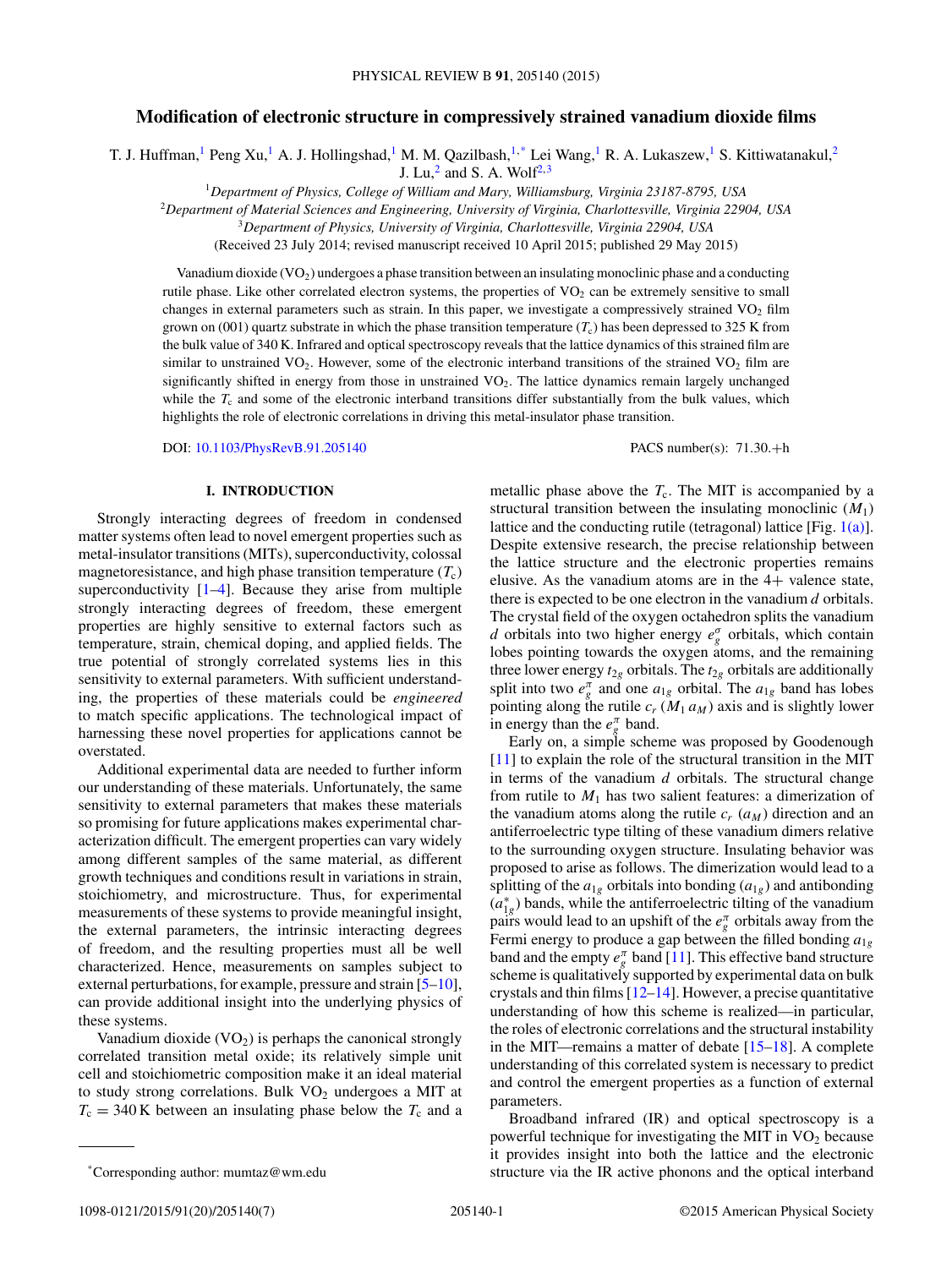<span id="page-3-0"></span>transitions, respectively. Previous IR and optical spectroscopy experiments have been performed on bulk  $VO<sub>2</sub>$  and thin films  $[12-14,19,20]$ . However, VO<sub>2</sub> films grown on different substrates and by different techniques can have significantly different strain states and microstructure. Because of the extreme sensitivity to external parameters in strongly correlated systems mentioned previously, accurate characterization of the strain and microstructure of various films, as well as the resultant emergent properties, can provide additional insight into the physics of these materials.

In this paper, we report the IR and optical properties of a  $VO_2$  film grown on a quartz substrate. The paper is organized as follows. We start with a thorough description of our preliminary characterization of the sample and then describe the IR and optical spectroscopy experiments. Next, we report our results on the IR active phonons in the  $M_1$  phase. We then report and discuss the strain induced changes of the electronic interband transitions in both  $M_1$  and rutile phases. We conclude with a brief summary of important results and their implications. Technical details of the experiment and data analysis, as well as tabulated optical constants of the  $VO<sub>2</sub>$  film, are presented in the Supplemental Material [\[21\]](#page-8-0).

# **II. EXPERIMENTAL METHODS**

#### **A. Sample characterization**

The  $VO<sub>2</sub>$  film used in this experiment is a 70 nm thick  $VO<sub>2</sub>$  film on a 0.5 mm thick (001) quartz substrate. The film was synthesized using the reactive biased target ion beam deposition (RBTIBD) method [\[22\]](#page-8-0). The growth conditions for optimal stoichiometry are the same as those reported elsewhere [\[22,23\]](#page-8-0). An atomic force microscope image of the sample, shown in Fig.  $1(b)$ , indicates that the VO<sub>2</sub> film consists of many individual grains with an in-plane size of ∼100 nm. X-ray diffraction shows that the individual  $VO<sub>2</sub>$  grains are oriented such that the  $(011)$  plane of the  $M_1$  phase is in the plane of the substrate; see Fig.  $1(c)$  and  $[21]$ . This becomes the  $(110)$  plane in the rutile structure  $[21]$ . However, there is no preferred orientation of the grains with respect to rotations about the out of plane direction.

The first-order phase transition in this film exhibits the classic hysteresis usually observed in  $VO<sub>2</sub>$ . The temperature dependent transmission through the  $VO<sub>2</sub>$  film-substrate system at 0.5 eV provides a clear picture of the hysteresis loop for the MIT in this particular film [Fig.  $1(d)$ ]. The photon energy of 0.5 eV is just below that of the energy gap in insulating VO2, resulting in minimal absorption and high transmission intensity. The transmission drops with the occurrence of metallicity in the vicinity of the MIT due to the increased reflectance and absorption of the metallic phase. The  $T_c$  of the film is depressed from the bulk  $T_c$  of 340 to 325 K. The 15 K width of the hysteresis loop in this film is somewhat broader than what is seen in  $VO<sub>2</sub>$  crystals [\[24\]](#page-8-0). Such broadening of the hysteresis and the phase transition is typical of polycrystalline  $VO<sub>2</sub>$  thin films because of variation in grain size and strain inhomogeneity. This inhomogeneity is consistent with the width of the x-ray diffraction peak shown in Fig.  $1(c)$ .



FIG. 1. (Color online) (a) Lattice structure of the  $M_1$  and rutile phases of VO<sub>2</sub>. (b) Atomic force microscopy image at room temperature showing the surface roughness and multigrain structure of the  $(011)_{M1}$  VO<sub>2</sub> film on quartz substrate. (c) X-ray diffraction peak resulting from the  $(011)_{\text{M1}}$  lattice planes. The Gaussian fit and resulting full width at half maximum are shown. The peak positions for the bulk (011)  $M_1$ and analogous (110) rutile diffraction spots are shown as vertical lines. (d) Transmission through the sample at a photon energy of 0*.*5 eV, demonstrating the temperature dependence of the transition during heating and cooling runs. The  $T_c$  onset of 325 K is significantly lower than that of bulk crystals (340 K).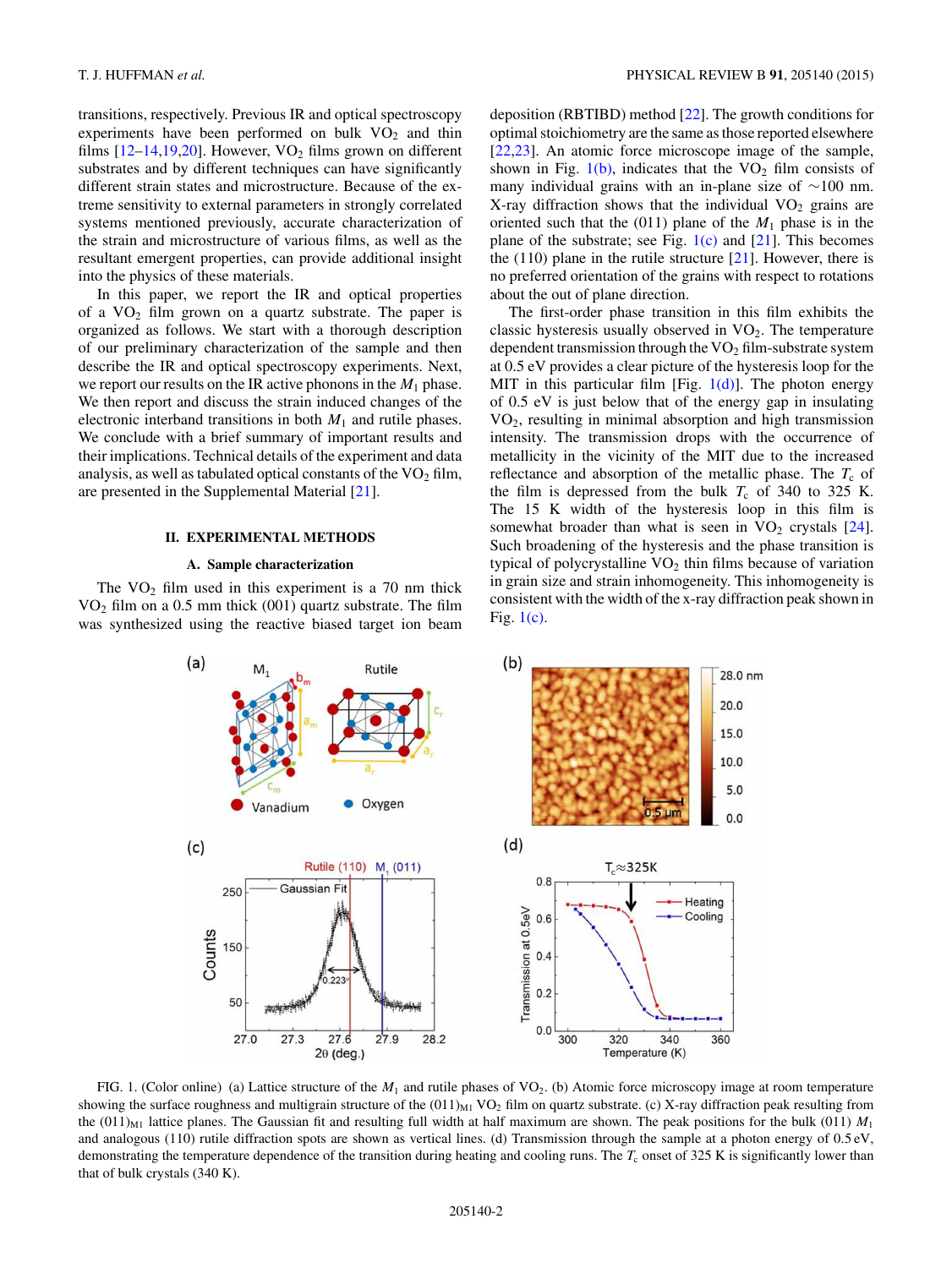# **B. Spectroscopic methods**

Spectroscopic measurements were performed to study the optical properties of the  $VO<sub>2</sub>$  film on quartz between 7.5 meV and 6.0 eV. This broad spectral range is necessary to characterize both the electronic and the lattice degrees of freedom. Specifically, temperature dependent spectroscopic ellipsometry was performed in the spectral range between 0.6 and  $6.0 \text{ eV}$  at temperatures of 300 and 360 K. The VO<sub>2</sub> is in the *M*<sup>1</sup> insulating phase at 300 K and in the rutile metallic phase at 360 K. Due to its self-referencing nature, spectroscopic ellipsometry enables precise measurement of the complex dielectric function of the sample. To extend our spectral range into the far-IR, near-normal incidence reflectance between 7.5 meV and 1 eV was obtained at 300 and 360 K. In addition to the  $VO<sub>2</sub>$  film on quartz, the same temperature dependent spectroscopic measurements were performed on the (001) quartz substrate. In order to obtain the optical constants of the  $VO<sub>2</sub>$  film, the ellipsometry and reflectance data for the substrate and the  $VO<sub>2</sub>$  film-substrate system was fit with Kramers-Kronig consistent Drude, Lorentzian, Tauc-Lorentzian, and Gaussian oscillators. We report the optical constants of the  $VO<sub>2</sub>$  film at 300 and 360 K in the insulating and metallic phases, respectively. Spectra and fits, in addition to technical details about the modeling procedure, are included in the Supplemental Material [\[21\]](#page-8-0).

# **III. RESULTS AND DISCUSSION**

### **A. Sample strain**

In a polycrystalline thin film that is not lattice matched to the substrate, such as the one studied in this paper, the resultant strain state of the film is particularly dependent on the growth technique. Stresses occur between neighboring grains and have been shown to affect the  $T_c$  of VO<sub>2</sub> [\[25\]](#page-8-0). Such strain is sensitive to the grain size and film microstructure, and both these properties are influenced by the growth conditions. There are additional factors present in sputtered films [\[26\]](#page-8-0). In a process referred to as "shot peening," compressive strain arises as a result of the sample being bombarded by energetic particles during growth. Compressive in-plane strain in sputtered oxide films is often attributed to this effect [\[27,28\]](#page-8-0). Thermal strain from the mismatch of the coefficient of thermal expansion between the film and the substrate may also be present.

The out of plane strain can be calculated by comparing the measured x-ray diffraction data shown in Fig.  $1(c)$  with the literature. X-ray diffraction shows that the  $(011)_{M_1}$  plane spacing is  $3.23 \text{ Å}$  in the present sample. From the literature, the  $(011)<sub>M1</sub>$  plane spacing ranges from 3.1978 and 3.2067  $\AA$ for bulk  $VO<sub>2</sub>$  [\[29,30\]](#page-8-0). Averaging the literature values implies a tensile strain in the out of plane direction of 0.89%. This type of tensile strain would result from compressive strains in the plane of the substrate. The transition temperature for the MIT is expected to be most sensitive to strain along the  $a_M$   $(c_r)$ direction [\[31\]](#page-8-0). Depression of the  $T_c$  to 325 K, as is the case in our film, has been seen in  $VO<sub>2</sub>$  nanorods with a compressive strain of 1.5% along  $a_M$  [\[10\]](#page-8-0). Similar strong dependence of the  $T_c$  as a function of strain has been seen in  $VO<sub>2</sub>$  films on TiO<sub>2</sub> [\[32\]](#page-8-0). In both cases, compressive strain along  $a_M$  results in depression of the transition temperature. Thus, it is reasonable to conclude that the  $VO<sub>2</sub>$  film we studied has a compressive strain of ∼1.5% along *aM* .

The  $a_M$  axis contracts by  $\sim$ 1% across the phase transition into the rutile phase. This would tend to relax compressive strains along  $c_r$  ( $a_M$ ) in the metallic phase. Some partial relaxation of the in-plane strain is evidenced by the shift of the x-ray diffraction peak towards the bulk rutile value shown in the Supplemental Material [\[21\]](#page-8-0). However, as the out of plane strain in the metallic phase is still tensile, the in-plane strain is still somewhat compressive. Additional changes to the strain as the sample is heated across the MIT could be induced due to the mismatch of thermal expansion coefficients between the  $VO<sub>2</sub>$  film and the quartz substrate. The coefficients of thermal expansion of  $a_r$  VO<sub>2</sub>,  $c_r$  VO<sub>2</sub>, and  $a$ axis quartz are  $4 \times 10^{-6}$ /K,  $25 \times 10^{-6}$ /K, and  $16 \times 10^{-6}$ /K, respectively [\[33,34\]](#page-8-0). Thus, this is at most a 0.1% effect over the 60 K temperature range investigated in this paper and has a negligible impact on the strain state of the film.

Here, we discuss the stoichiometry of the  $VO<sub>2</sub>$  films we have studied. One effect of oxygen deficiency is to reduce the  $T_c$ . However, oxygen deficiency also increases disorder in the film, which significantly reduces the jump in the dc conductivity across the MIT [\[23\]](#page-8-0). In the films we studied, the optical conductivity in the low frequency limit changes by four orders of magnitude across the MIT. This is consistent with stoichiometric  $VO<sub>2</sub>$  with minimal oxygen deficiency, comparable to single crystals. Moreover, we clearly see VO2 optical phonon features in the spectra, which is further evidence that the film is composed of crystallites with minimal disorder due to oxygen deficiency. Hence, the reduction in the  $T_c$  in our films is due to compressive in-plane strain rather than oxygen deficiency.

### **B. IR active phonons and lattice dynamics**

Due to the polycrystalline nature of the film, we measured the reflectance with unpolarized light. Thus, features due to IR active phonons of both *A*<sup>u</sup> and *B*<sup>u</sup> symmetries are expected to appear in the reflectance data in the insulating  $M_1$  phase. However, the relative strengths of each phonon will depend on the orientation of the dipole moment relative to the plane of the sample: Phonons with in-plane dipole moments will have a larger contribution to the effective optical constants [\[19,20\]](#page-8-0). The dipole moments of the  $A_u$  phonon modes, which lie parallel to  $b_M$ , are at 45 $\degree$  out of the plane of the substrate in this film geometry. In contrast, the  $B<sub>u</sub>$  modes have dipole moments in the  $a_M - c_M$  plane. Depending on the specific  $B_u$ mode in question, the dipole moments could be anywhere from 0° to 45° out of plane. Thus, all 15 IR active phonons should, in principle, contribute to the measured spectrum.

The measured imaginary part of the complex dielectric function in the phonon region of the  $VO<sub>2</sub>$  film is shown in Fig.  $2(a)$ . We are able to resolve eight IR active phonons in this paper. The IR active phonons in  $VO<sub>2</sub>$  crystals have been previously characterized by optical spectroscopy [\[19,20\]](#page-8-0). It is not unusual that we resolve fewer than the expected 15 IR active phonons, as some  $VO<sub>2</sub>$  phonons overlap. Moreover, the sample is a thin film, resulting in much weaker phonon features in comparison to those of the quartz substrate, which dominate the measured spectrum in this region. More importantly, the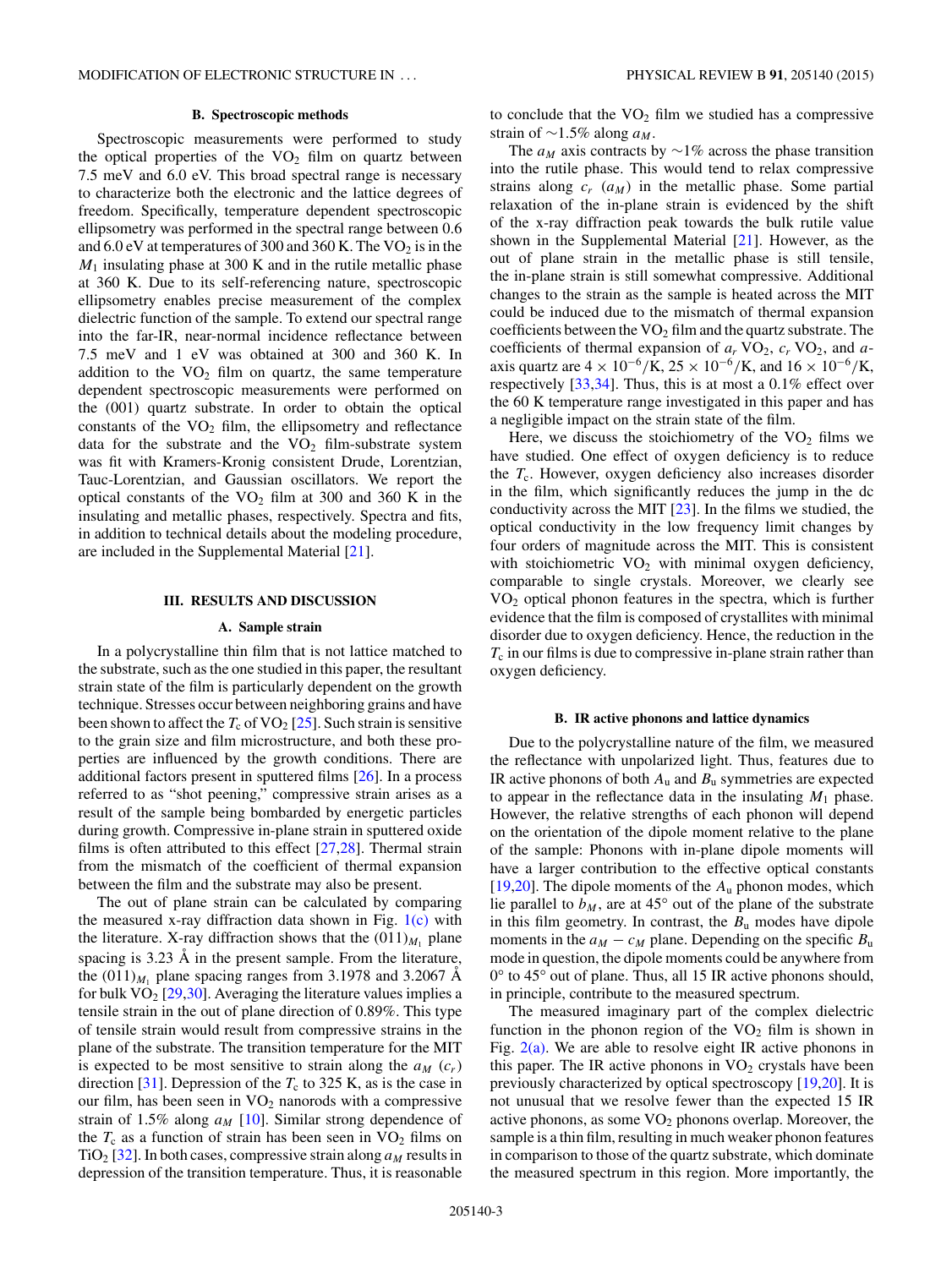<span id="page-5-0"></span>

FIG. 2. (Color online) (a) Measured imaginary part of the complex dielectric function  $(\varepsilon_2)$  of the VO<sub>2</sub> film in the phonon region. (b) The measured center frequencies of the IR active phonons of the  $VO<sub>2</sub>$  film are compared to previous data taken on bulk crystals [\[19\]](#page-8-0). Open circles denote phonon modes from Ref. [\[19\]](#page-8-0) that are not obvious in the spectra measured in this paper (see text).

clearly resolved  $VO<sub>2</sub>$  phonon center frequencies differ from the bulk values by at most  $1.3\%$  [Fig.  $2(b)$ ]. Raman spectroscopy performed on films grown by the same method also shows negligible shift in the phonon center frequencies compared to bulk  $VO<sub>2</sub>$  [\[35\]](#page-8-0). Remarkably, the lattice dynamics are virtually unchanged relative to bulk  $VO<sub>2</sub>$  in a film where the  $T<sub>c</sub>$  is so significantly depressed.

Previous experiments have seen that spectral features due to the rutile phase phonons are fairly weak and difficult to resolve from the metallic background [\[19,20\]](#page-8-0). In this paper, IR active phonon features in the rutile phase are not observed in the reflectance spectrum. Apart from the high conductivity of  $VO<sub>2</sub>$  in the metallic phase, the absence of rutile phonon features in this paper can be attributed to the thin film nature of the sample and strong phonon features of the quartz substrate.

#### **C. Interband transitions and electronic structure**

#### *1. Assignment of spectral features*

In the absence of polarization dependent data due to the polycrystalline nature of the film, features in the optical conductivity cannot be unambiguously assigned to specific interband transitions. However, energy scales of the measured spectral features can still be discussed within the context of band theoretical results on  $VO<sub>2</sub>$  [\[36,37\]](#page-8-0). A schematic view of the band structure of  $VO<sub>2</sub>$  is shown in Fig. 3 to support the following discussion. The lower and upper Hubbard bands (LHB and UHB, respectively), which, in the rutile phase, arise from electronic correlations not considered by conventional band theory, are shown explicitly in Fig. 3.

The measured optical conductivity for the rutile phase at 360 K is shown in Fig.  $4(a)$ . Some of the lower energy interband transitions in this compressively strained sample differ significantly from those measured previously on bulk  $VO<sub>2</sub>$  and thin films [\[12–14,19\]](#page-8-0). The  $VO<sub>2</sub>$  film on quartz exhibits a broad Drude-like metallic response "q" and an interband transition "s," which are consistent with previous papers. Feature s at 3.1 eV is attributed to transitions between



FIG. 3. (Color online) Schematic showing energy levels of the relevant vanadium and oxygen bands in the metallic and insulating states of  $VO_2$ . The Fermi level is denoted as  $E_F$ . The possible (partial) Hubbard splitting of the  $a_{1g}$  band due to correlation effects in the rutile metal is shown explicitly.

the O<sub>2*p*</sub> orbitals and the vanadium  $e^{\pi}_{g}$  bands. However, in this strained  $VO<sub>2</sub>$  film on quartz, we resolve additional features: a pseudogap-type feature in the low frequency electronic response "p" and well-defined features "r" and "t" at 2.2 and 5 eV, respectively. The pseudogap-type feature p has been seen in a few previous papers [\[20,38\]](#page-8-0). Compressive strain along *cr* is expected to lower the energy of the  $a_{1g}$  band [\[11\]](#page-8-0). This is supported by x-ray emission spectroscopy experiments on strained  $VO<sub>2</sub>$  films grown on TiO<sub>2</sub> [\[39\]](#page-8-0). The slight lowering of the filled  $a_{1g}$  bands relative to the  $e_g^{\pi}$  bands could account for the prominence of the pseudogap-type feature p if this feature is due to optical transitions between those two bands. This lowering in energy of the *a*1*<sup>g</sup>* band, due to compressive strain, would increase the occupation of the bottom half of the  $a_{1g}$  band. Increased occupation of the  $a_{1g}$  band could lead to a reduction in screening and an increase in electronic correlation effects for electrons in the  $a_{1g}$  bands, similar to the explanation presented by Zylbersztejn and Mott for the insulating *M*<sup>1</sup> phase  $[15]$ .

Correlation effects in the rutile phase could lead to a degree of splitting of the *a*1*<sup>g</sup>* band into lower and upper Hubbard bands [\[40\]](#page-8-0). A "satellite" of the  $a_{1g}$  band, consistent with this type of lower Hubbard band, has been seen previously in photoemission experiments on bulk  $VO<sub>2</sub>$  [\[41\]](#page-8-0). We interpret feature r as transitions from the filled parts of the  $a_{1g}$  bands (both the unsplit portion and the lower Hubbard band) to the unfilled upper Hubbard band. Such splitting could also account for feature t if it is assigned to the transition between the  $O_{2p}$  and the upper Hubbard bands. There is also likely some absorption near 5 eV due to transitions between the  $O_{2p}$  and the  $e^{\sigma}_{g}$  bands, as the O<sub>2*p*</sub> to  $e^{\pi}_{g}$  transition is seen at 3 eV and the crystal field splitting between  $e_g^{\pi}$  and  $e_g^{\sigma}$  is expected to be on the order of 2 eV  $[42]$ . A well resolved feature at 5 eV is not present in the *M*<sup>1</sup> phase, which supports the assignment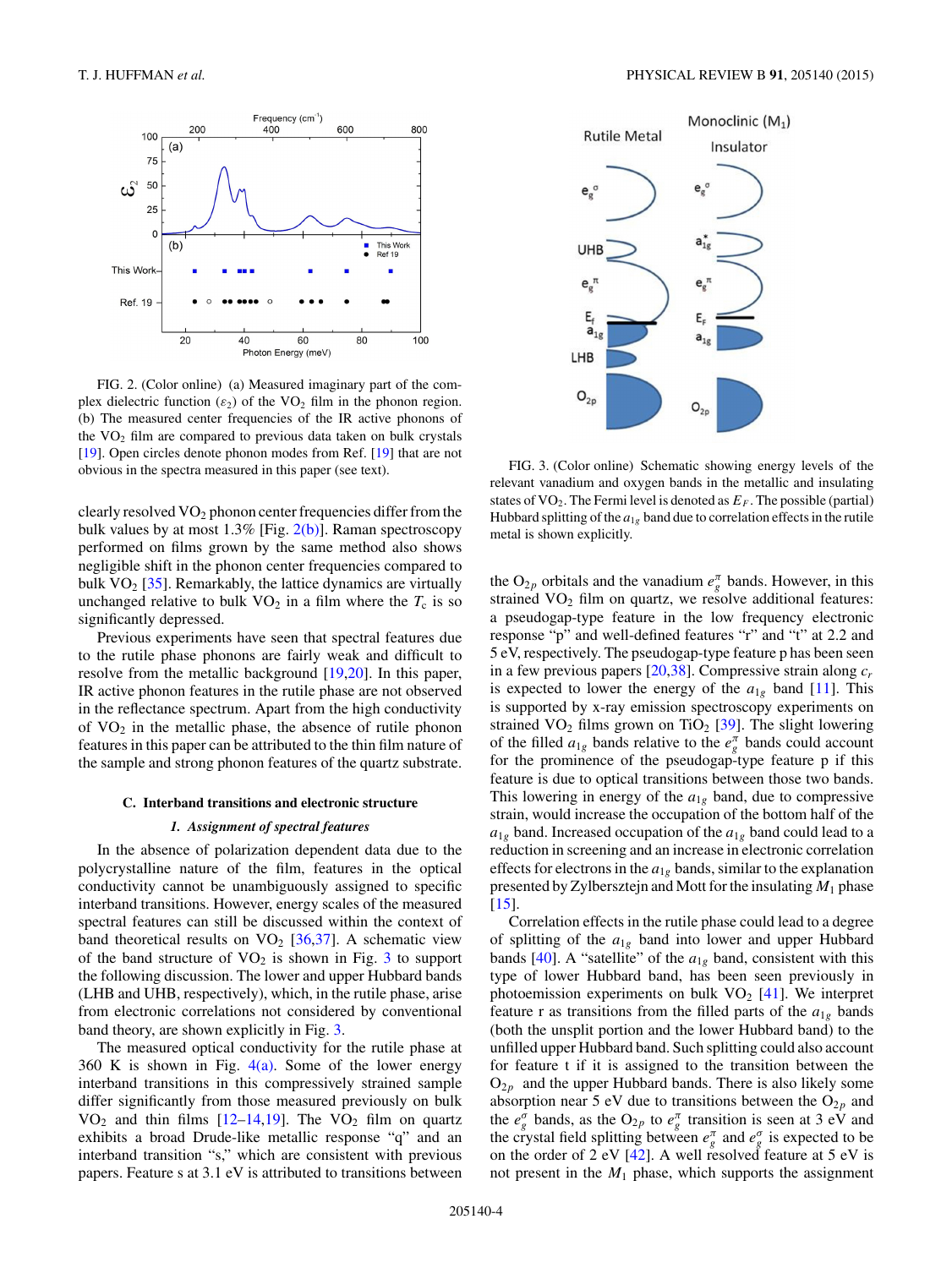<span id="page-6-0"></span>

FIG. 4. (Color online) (a) Optical conductivity  $\sigma_1$  for the rutile (red) and *M*<sup>1</sup> (blue) phases as a function of photon energy. Phonons have been subtracted from the conductivity of the  $M_1$  phase and this procedure has negligible impact on the calculation of  $N_{\text{eff}}$ . Spectral features are denoted by lowercase and uppercase letters for the rutile and  $M_1$  phases, respectively. The assignment of these spectral features to specific interband transitions is discussed in the text. (b) The effective number of carriers per vanadium atom (see text).

of feature t to a transition involving the upper Hubbard bands, as these bands might be expected to shift more significantly across the MIT. In this scenario, the upper Hubbard band would need to lie at an energy close to that of the  $e_g^{\sigma}$  bands. This would imply a correlation induced Hubbard splitting of a comparable magnitude to the crystal field splitting and is expected to be much larger than the splitting caused by a Peierl-type lattice distortion.

Increased correlations due to compressive strain, as discussed above, would result in more states being shifted into the satellites of the  $a_{1g}$  orbital and could account for why we are able to clearly resolve features r and t in this sample. It is also possible that correlation effects lead to significant splitting of the  $a_{1g}$  bands even in the unstrained rutile phase. Subtle evidence of a transition between the Hubbard bands was seen previously in rutile  $VO<sub>2</sub>$  on sapphire near 3 eV [\[13\]](#page-8-0). However, this feature could not be clearly resolved from the  $O_{2p}$  to  $e^{\pi}_g$  transition. Thus, it is also possible that this feature has been shifted to a lower energy in our particular film.

The measured optical conductivity for the  $M_1$  phase at 300 K is shown in Fig.  $4(a)$ . Features "A" and "C" are consistent with previous papers  $[12-14]$ . Feature A is attributed to transitions between the filled bonding  $a_{1g}$  and the empty  $e_g^{\pi}$ bands, while feature C is attributed to transitions between the filled  $O_{2p}$  and the empty  $e_g^{\pi}$  bands.

We observe an additional feature "B," which is different from previous papers. While a strong feature at low energy, ∼0.9 eV, is seen in single crystals for light polarized

perpendicular to  $a_M$  [\[12\]](#page-8-0), feature B in the present paper is somewhat stronger and at a much higher energy, 1.9 eV. A similar strong feature at 1.9 eV is not seen in previous paper on thin films grown on sapphire and  $TiO<sub>2</sub>$  [\[13,14\]](#page-8-0).

Interestingly, the transition between  $a_{1g}$  and  $a_{1g}^*$ , which has been seen in previous experiments on bulk crystals and thin films around 2.5 eV  $[12,13]$ , is not clearly present near this energy in  $VO<sub>2</sub>$  on quartz data. It is likely that this transition has been downshifted as a result of strain. It is possible that feature B is the  $a_{1g}$  to  $a_{1g}^*$  transition, having been shifted to lower energies in this particular film. Such an interpretation is not unreasonable, given that the analogous feature in the rutile, feature r, occurs at a similar energy to feature B. However, recent dynamical mean field theory (DMFT) calculations show that the splitting between  $a_{1g}$  and  $a_{1g}^*$  should increase with compressive strain along the  $a_M$  axis [\[31\]](#page-8-0). Such an increase in splitting would result in a shift of the  $a_{1g}$  to  $a_{1g}^*$  transition to higher energies, into the vicinity of feature C. Indeed, there is fine structure in feature C that would be consistent with such an explanation.

The evidence for Hubbard bands in the rutile metal suggests that correlation effects are significant enough to govern the evolution of  $VO<sub>2</sub>$  properties upon lowering temperature. In Goodenough's band theory picture [\[11\]](#page-8-0), the antiferroelectric displacement of the vanadium atoms in the  $M_1$  structure is necessary to raise the energy of the  $e^{\pi}_{g}$  bands above the Fermi energy to produce an energy gap. However, in both the present experiment and a previous paper [\[13\]](#page-8-0), the O<sub>2*p*</sub> to  $e_{g}^{\pi}$  transition is not shifted appreciably, certainly much less than the 0.6 eV band gap of  $M_1$  VO<sub>2</sub>. This could indicate that the  $e^{\pi}_{g}$  band is not as strongly dependent on the change in lattice symmetry as expected. Alternatively, the  $O_{2p}$  bands may shift significantly across the phase transition.

### *2. Spectral weight transfer*

As the *f* -sum rule is a fundamental statement of conservation of charge in a material, it should be conserved across the MIT. The total spectral weight  $(A_{total})$  is conserved as follows. The following equations employ Gaussian (cgs) units:

$$
A_{\text{total}} \equiv \int_0^\infty \sigma_1(\omega) d\omega = \frac{n\pi e^2}{2m_0 V} \tag{1}
$$

Here,  $\sigma_1(\omega)$  is the real part of the optical conductivity as a function of photon energy  $\hbar \omega$ , *n* is the number of electrons in a volume *V* of the material,  $e$  is the elementary charge, and  $m_0$ is the free electron mass. By integrating to a finite frequency, one can consider the spectral weight (*A*) below a certain photon energy  $(\hbar \omega_c)$ :

$$
A(\omega_c) = \int_0^{\omega_c} \sigma_1(\omega) d\omega \tag{2}
$$

It is interesting to define  $N_{\text{eff}}$ , which in the spirit of Eqs. (1) and (2), gives us the *effective* number of carriers with optical mass equal to  $m_0$  that contribute to absorption below a certain photon energy  $\hbar \omega_c$ :

$$
N_{\rm eff}(\omega_c) = \frac{2m_0 V}{\pi e^2} \int_0^{\omega_c} \sigma_1(\omega) d\omega \tag{3}
$$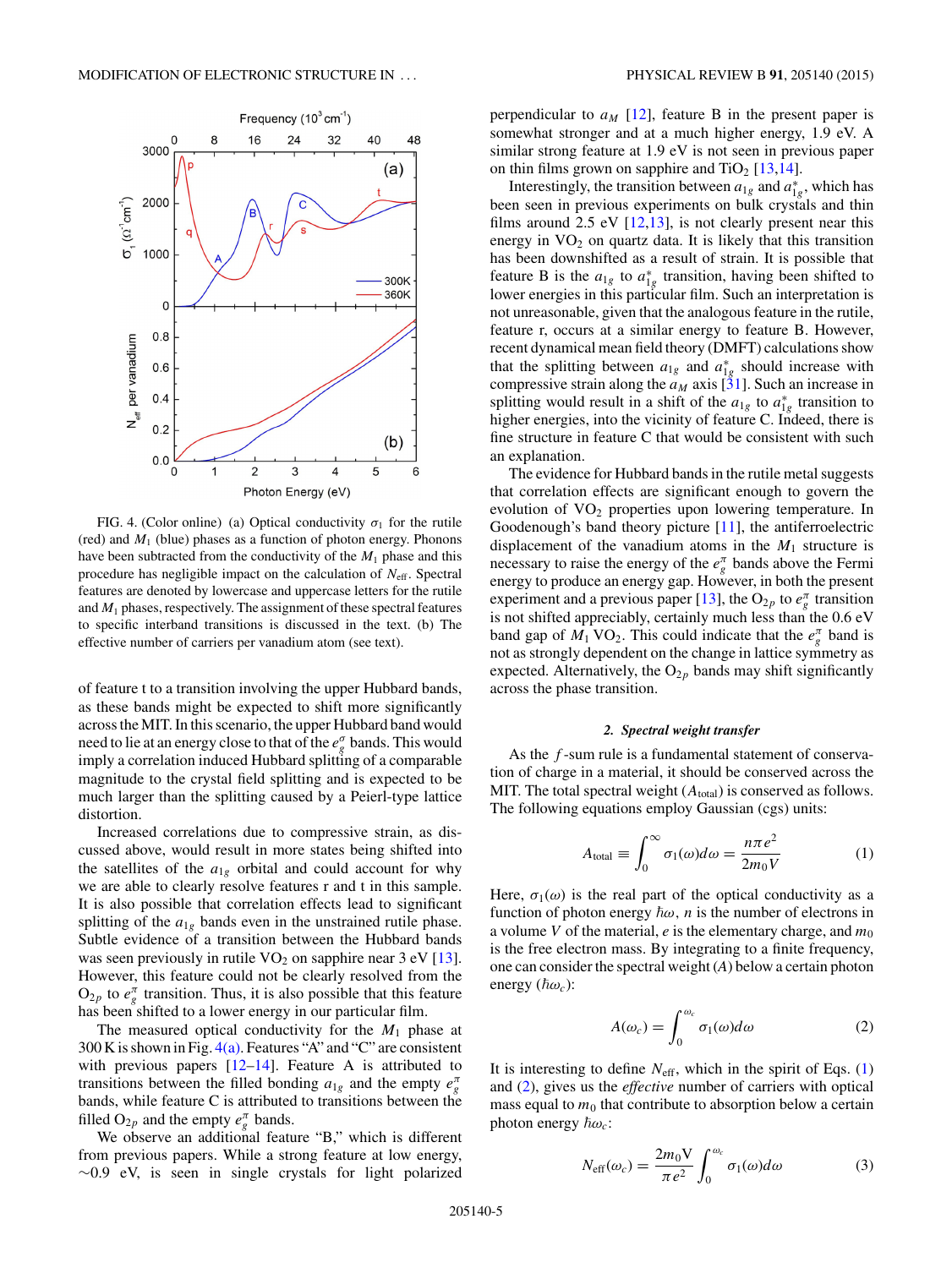<span id="page-7-0"></span>The effective number of carriers are shown in Fig. [4\(b\)](#page-6-0) as a function of photon energy. The volumes used for this calculation are  $\frac{1}{2}$  of the rutile [\[33\]](#page-8-0) and  $\frac{1}{4}$  of the *M*<sub>1</sub> [\[30\]](#page-8-0) unit cell volumes from the literature. This corresponds to the volume of a single formula unit and thus a single vanadium atom. While there are some slight shifts in spectral weight up to and exceeding 6 eV, 95% of the spectral weight has been recovered by 4 eV. The *f* -sum rule is still not fully satisfied at such high energies, which clearly indicates a rearrangement of the electronic structure at even higher energies. For example, feature t, clearly resolved in the rutile phase at 5 eV, is not present in the  $M_1$  phase. Such rearrangement at higher energy scales supports the hypothesis that the MIT in  $VO<sub>2</sub>$  is electronically driven. Previous optical spectroscopy measurements have also shown shifts in spectral weight across the MIT up to and exceeding 6 eV [\[13,14\]](#page-8-0).

The spectral weight of the conduction electrons (features q and p) in the rutile phase will be largely contained below 1.8 eV in the broad Drude-like feature. While one might naively expect one conduction electron per vanadium atom, *N*eff at this energy is only 0.21. This indicates that the effective electron mass  $(m<sup>*</sup>)$  of the conduction electrons is several times  $m<sub>0</sub>$  and/or that the spectral weight of the correlated vanadium 3*d* electrons has shifted to energies higher than 1.8 eV.

## **IV. CONCLUSIONS**

The properties of strongly correlated condensed matter systems can change dramatically when subject to external perturbations such as strain. In the  $VO<sub>2</sub>$  film on quartz substrate investigated in this paper, compressive strain along the  $a_M$  ( $c_r$ ) direction results in the  $T_c$  being shifted down to 325 K from the bulk  $T_c$  of 340 K. Broadband IR and optical spectroscopy was used to characterize both the electronic and the lattice-structural degrees of freedom in this film to elucidate the cause of this significant change in the  $T_c$  and its implications regarding the nature of the MIT in  $VO<sub>2</sub>$ .

Strain affects the interband transitions by altering the relative energies of the bands, as well as their orientation in real space. Such changes can have important implications in a correlated system where Coulomb repulsion between electrons, orbital overlaps, and screening play nontrivial roles. Some interband transitions in this strained  $VO<sub>2</sub>$  film differ significantly from those measured previously in bulk crystals and thin films. In particular, two new features are observed.

Features at 2.2 and 5.2 eV are observed in the rutile phase, which we attribute to transitions between the filled  $a_{1g}$  and  $O_{2p}$  states and the upper Hubbard band. It is possible that these features are more prominent because the compressive strain along  $c_r$  increases the occupation of the  $a_{1g}$  orbital relative to  $e_{g}^{\pi}$ , thereby reducing screening and enhancing correlation effects in the *a*1*<sup>g</sup>* band. A new feature is seen at ∼1*.*9 eV in the *M*<sub>1</sub> phase; the values of  $ε$ <sub>2</sub> and  $σ$ <sub>1</sub> are significantly higher at this energy than in bulk crystals or other thin films. A definitive assignment of the  $a_{1g}$  to  $a_{1g}^*$  optical interband transition is not possible at present, although there are two possible scenarios: Either it has been shifted down to 1.9 eV due to strain and appears as feature B, or it appears as a fine structure in feature C near 3 eV.

Interestingly, unlike the interband transitions, the IR active phonons in these strained films are similar to their bulk counterparts, indicating that the forces between the vanadium and the oxygen ions remain largely unchanged despite the strained nature of this film. Nevertheless, this strain is sufficient to cause significant changes in the transition temperature and the optical interband transitions. This would indicate that the *T*<sup>c</sup> is more sensitive to changes in the orbital overlaps and occupation than it is to changes in the lattice dynamics. It is reasonable to conclude that the MIT in  $VO<sub>2</sub>$  is more likely to be driven by changes in electronic correlations and orbital occupations rather than by lattice dynamics. The change in lattice structure could then occur as a consequence of the variations in electronic structure and interactions.

As the electronic and optical properties of  $VO<sub>2</sub>$  are incredibly sensitive to strain, this system has potential for applications for which strain engineering could be used to tune these properties. We have measured and documented the IR and optical properties of  $VO<sub>2</sub>$  film on quartz substrate. This is a necessary step towards fully realizing the potential of strain engineering in this material.

## **ACKNOWLEDGMENTS**

M.M.Q. is grateful for financial support from the National Science Foundation's Division of Materials Research (Grant No. 1255156) and the Jeffress Memorial Trust (Grant No. J-1014). R.A.L., S.W., and J.L. also acknowledge support from the Nanoelectronics Research Initiative/Semiconductor Research Corp.-sponsored Virginia Nanoelectronics Center (Contract No. 2010-NE-2115) and the Commonwealth of Virginia through the Virginia Micro-Electronics Consortium.

- [1] M. Imada, A. Fujimori, and Y. Tokura, [Rev. Mod. Phys.](http://dx.doi.org/10.1103/RevModPhys.70.1039) **[70](http://dx.doi.org/10.1103/RevModPhys.70.1039)**, [1039](http://dx.doi.org/10.1103/RevModPhys.70.1039) [\(1998\)](http://dx.doi.org/10.1103/RevModPhys.70.1039).
- [2] D. C. Johnston, [Adv. Phys.](http://dx.doi.org/10.1080/00018732.2010.513480) **[59](http://dx.doi.org/10.1080/00018732.2010.513480)**, [803](http://dx.doi.org/10.1080/00018732.2010.513480) [\(2010\)](http://dx.doi.org/10.1080/00018732.2010.513480).
- [3] D. N. Basov, R. D. Averitt, D. van der Marel, M. Dressel, and K. Haule, [Rev. Mod. Phys.](http://dx.doi.org/10.1103/RevModPhys.83.471) **[83](http://dx.doi.org/10.1103/RevModPhys.83.471)**, [471](http://dx.doi.org/10.1103/RevModPhys.83.471) [\(2011\)](http://dx.doi.org/10.1103/RevModPhys.83.471).
- [4] E. Dagotto, [Science](http://dx.doi.org/10.1126/science.1107559) **[309](http://dx.doi.org/10.1126/science.1107559)**, [257](http://dx.doi.org/10.1126/science.1107559) [\(2005\)](http://dx.doi.org/10.1126/science.1107559).
- [5] E. Arcangeletti, L. Baldassarre, D. Di Castro, S. Lupi, [L. Malavasi, C. Marini, A. Perucchi, and P. Postorino,](http://dx.doi.org/10.1103/PhysRevLett.98.196406) Phys. Rev. Lett. **[98](http://dx.doi.org/10.1103/PhysRevLett.98.196406)**, [196406](http://dx.doi.org/10.1103/PhysRevLett.98.196406) [\(2007\)](http://dx.doi.org/10.1103/PhysRevLett.98.196406).
- [6] C. Marini, E. Arcangeletti, D. Di Castro, L. Baldassare, A. Perucchi, S. Lupi, L. Malavasi, L. Boeri, E. Pomjakushina,

K. Conder, and P. Postorino, [Phys. Rev. B](http://dx.doi.org/10.1103/PhysRevB.77.235111) **[77](http://dx.doi.org/10.1103/PhysRevB.77.235111)**, [235111](http://dx.doi.org/10.1103/PhysRevB.77.235111) [\(2008\)](http://dx.doi.org/10.1103/PhysRevB.77.235111).

- [7] J. M. Atkin, S. Berweger, E. K. Chavez, M. B. Raschke, J. Cao, W. Fan, and J. Wu, [Phys. Rev. B](http://dx.doi.org/10.1103/PhysRevB.85.020101) **[85](http://dx.doi.org/10.1103/PhysRevB.85.020101)**, [020101](http://dx.doi.org/10.1103/PhysRevB.85.020101) [\(2012\)](http://dx.doi.org/10.1103/PhysRevB.85.020101).
- [8] N. B. Aetukuri, A. X. Gray, M. Drouard, M. Cossale, L. Gao, A. H. Reid, R. Kukreja, H. Ohldag, C. A. Jenkins, E. Arenholz, K. P. Roche, H. a. Dürr, M. G. Samant, and S. S. P. Parkin, Nat. Phys. **[9](http://dx.doi.org/10.1038/nphys2733)**, [661](http://dx.doi.org/10.1038/nphys2733) [\(2013\)](http://dx.doi.org/10.1038/nphys2733).
- [9] J. H. Park, J. M. Coy, T. S. Kasirga, C. Huang, Z. Fei, S. Hunter, and D. H. Cobden, [Nature](http://dx.doi.org/10.1038/nature12425) **[500](http://dx.doi.org/10.1038/nature12425)**, [431](http://dx.doi.org/10.1038/nature12425) [\(2013\)](http://dx.doi.org/10.1038/nature12425).